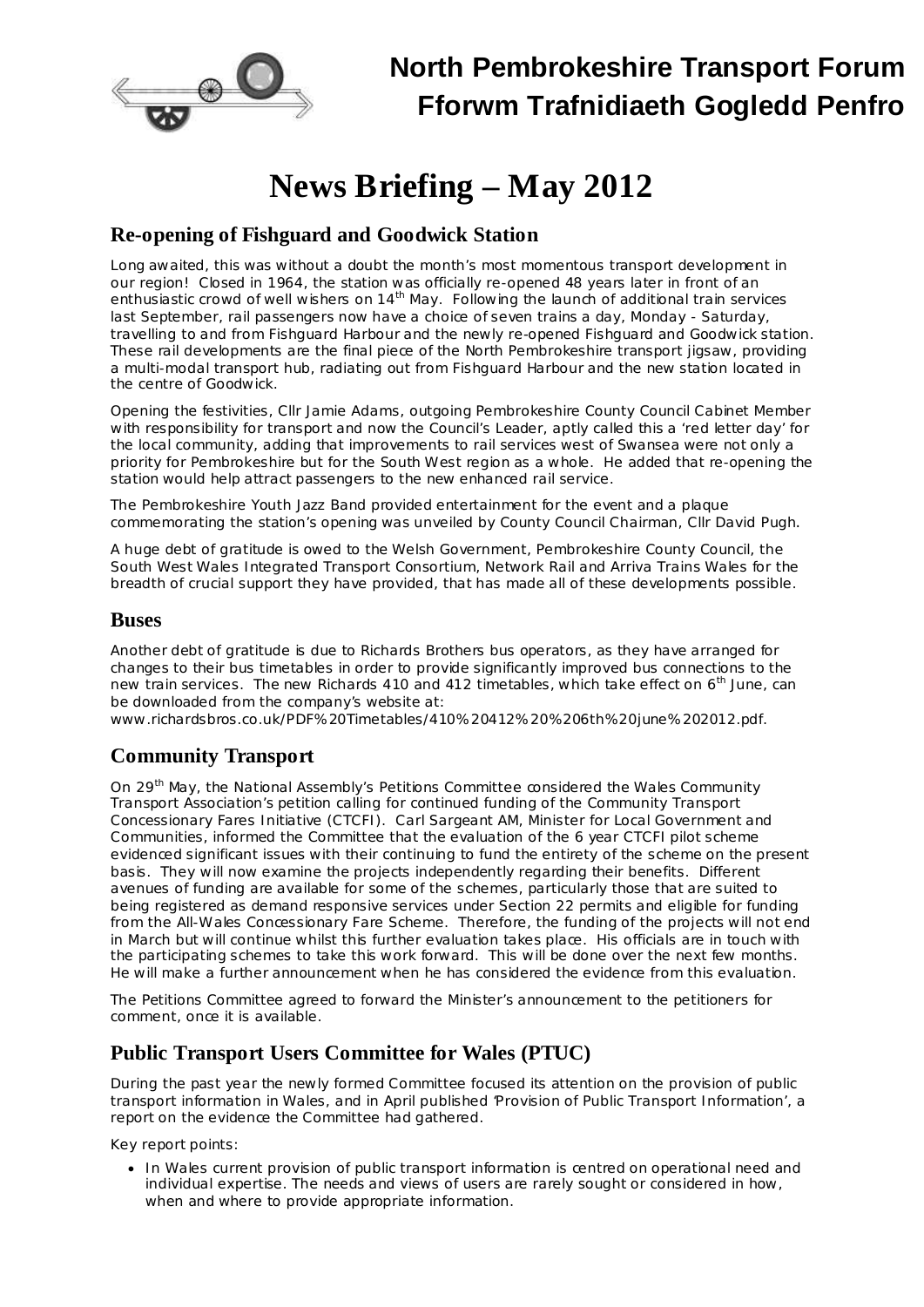- · Across the Welsh public transport network, information is inconsistent, fragmented, largely historical/legacy based and not driven by input from users. It appears dependent upon individual authority budget allocation and/or the ability and general comprehension of responsible officers.
- · No minimum standards are identified or implemented; resulting in chaotic, inconsistent and inefficient provision that is confusing to users.
- · There are no levers or incentives for operators to engage with users or to apply standards to the information they provide.

The report recommends that there should be:

- 1. Guidance for the provision of public transport information in Wales.
- 2. Further research into best practice in the provision of public transport information from a users' perspective.
- 3. Restriction of bus timetable changes to twice a year in line with train timetabling changes.
- 4. Wales-wide protocols on the provision of public transport information during service disruption.
- 5. A review of funding mechanisms to bodies responsible for the provision of public transport information, ensuring that standards, accuracy and completeness are part of the funding criteria.

Concluding recommendation:

6. Our evidence demonstrated that the most effective delivery of public transport information occurs under a regulated and centralised environment. Whilst we recognise that this is unlikely to meet the current needs and policy direction in Wales, we recommend that the Welsh Government considers the implementation of a Joint Transport Authority as outlined in the Labour Government's manifesto.

Future Work. PTUC is currently looking at integrated transport issues - how well it works across Wales, and how it can be improved. For further information, download the following documents 'Your Views on Public Transport' and 'Questionnaire' from *Your Views on Public Transport* on the PTUC website [www.wales.gov.uk/topics/transport/public/ptuc.](http://www.wales.gov.uk/topics/transport/public/ptuc) The Committee would be grateful for your help in this by sharing your views and, if relevant, actual experiences.

### **Forum Evaluation of North Pembrokeshire Train Services**

The North Pembrokeshire Transport Forum is gathering information about the views of passengers and potential passengers about the rail services to/from the stations at Fishguard and Goodwick, Clarbeston Road and Clunderwen. The Forum would like to know whether or not respondents feel that the services meet their requirements, and if the services are likely to encourage more people to use the train.

A copy of the questionnaire accompanies this News Briefing. Please note that the questionnaire does not ask for the names of respondents, but only asks where they live. We believe that the information provided will be helpful and of interest to many interested parties, and we will be sharing the information with them on an ongoing basis.

Questionnaires are now available from the Goodwick Post Office and, in Fishguard, from the Town Hall TIC and Tenby House. We would like to find outlets near the Clarbeston Road and Clunderwen stations where questionnaires could be made available. Those who might be interested in helping out should contact the Forum Secretary, Hatti Woakes: tel: 01348 874217 or email: [info@nptf.co.uk.](mailto:info@nptf.co.uk)

………………………………………………………………………………………………………………………………………………………………...

The North Pembrokeshire Transport Forum is an independent voluntary group that works for the provision of an effective integrated transport system in the North Pembrokeshire area, promotes the benefits of public transport and works towards the greater use of public transport systems.

The Forum is a member of Bus Users UK Cymru, the Environmental Network for Pembrokeshire and the Pembrokeshire Rail Travellers Association.

#### The Forum's work is supported by:

Individual Members (£5 p.a.), Family Members (£8 p.a.) & Corporate Members (£12 p.a.)

(Corporate members include town and community councils, transport operators, and groups, organisations and associations with a transport interest)

For further information, contact the Secretary, 2 Hill Terrace, Fishguard SA65 9LU Tel: (01348) 874217. E-mail: [info@nptf.co.uk.](mailto:info@nptf.co.uk) Website: [www.nptf.co.uk.](http://www.nptf.co.uk/)